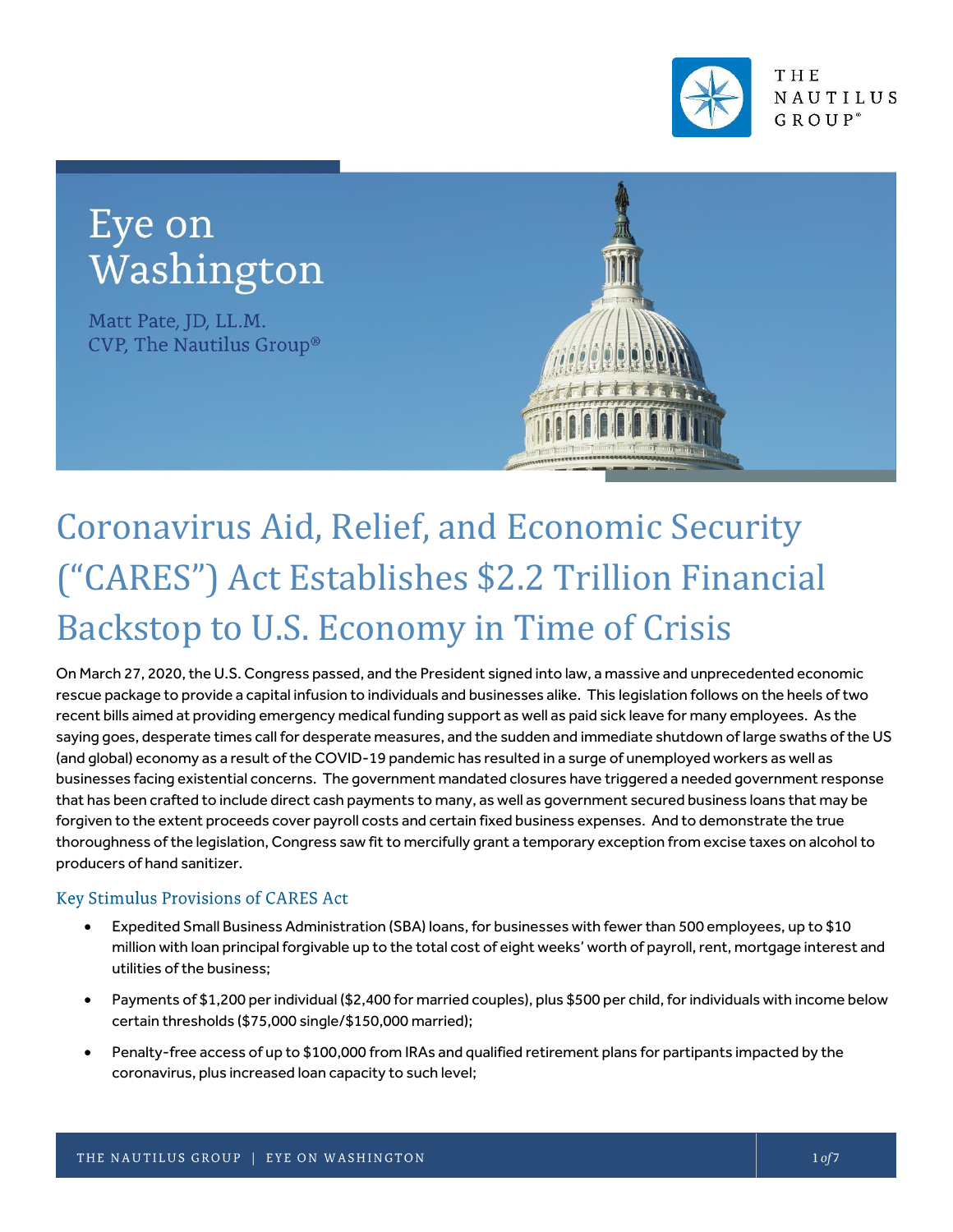- Waiver of required minimum distributions from IRAs and qualified plans for 2020;
- Deferral for payment of the employer portion of the FICA taxes payable in 2020;
- The ability to carry net operating losses incurred in 2018-2020 back to prior tax years in order to generate potential tax refunds this year and next; and
- Various other short-term tax rules changes, including additional incentives for charitable gifts.

## **Small Business Paycheck Protection Loan Program (PPP)**

Perhaps the most significant and desperately needed program to be established under the law involves the ability for businesses with fewer than 500 employees to borrow up to \$10 million through SBA loans under the Paycheck Protection Program (PPP). Not only is an immediate infusion of capital being made available to possibly hundreds of thousands of small businesses across the country, but also a portion of the amount borrowed may be forgiven as an effective grant based on the costs of payroll and certain business expenses.

#### Which Business Are Eligible for PPP Loans?

- In addition to small businesses normally eligible for loans under the SBA's 7(a) program, the CARES Act broadly expands the scope of eligibility to "**any business concern, non-profit organization, veteran's organization or Tribal business concern**." Such concerns must **generally have no more than 500 total employees**; however,the SBA may apply a larger standard for specific industries. Non-profits are specifically defined as 501(c)(3) organizations, so not all non-profit organizations are eligible.
- Notably, **for accommodation and food service businesses** (which includes most hotels, restaurants and bars under the NAICS 72 classification), the 500 employee rule is based on a per location basis. The applicable classification, however, excludes civic and social organizations, amusement and recreation parks, theaters, and other recreation or entertainment facilities. While employee figures generally include affiliates under applicable SBA rules, such affiliation rules are waived for hotel and food service industries, as well as franchises.
- The 500 employee threshold includes all employees, including individuals employed on a full-time, part-time or "other basis."
- **Sole proprietorships and independent contractors** are eligible for loans as well.
- Note that businesses that received an economic injury disaster loan (EIDL) after January 31, 2020, are still eligible for a PPP loan so long as the EIDL is used for separate purposes.
- Employers who obtain a PPP loan will not be eligible for the employee retention credit due to COVID related closure; however, such credits are limited to \$5,000 per employee per calendar quarter, and are further limited to employment taxes payable during such period. As a result, it is likely that the Paycheck Protection Program will be much more attractive in most cases.

#### How Do Business Owners Apply for the Loans?

- PPP loans can be obtained through commercial banks, credit unions and other lending institutions, with the SBA providing a 100% guarantee for the loan to the lender. In order to expedite the processing of such loans, many of the requirements for traditional SBA 7(a) loans are being waived (including posting collateral, offering a personal guarantee, or demonstrating an inability to obtain loans through other channels, etc.).
- Loans should start to become available in early April, and the SBA indicated it is hiring 1000 people to assist with the expected massive volume of applications. Under the law, borrowers will have until June 30, 2020, to apply for a loan.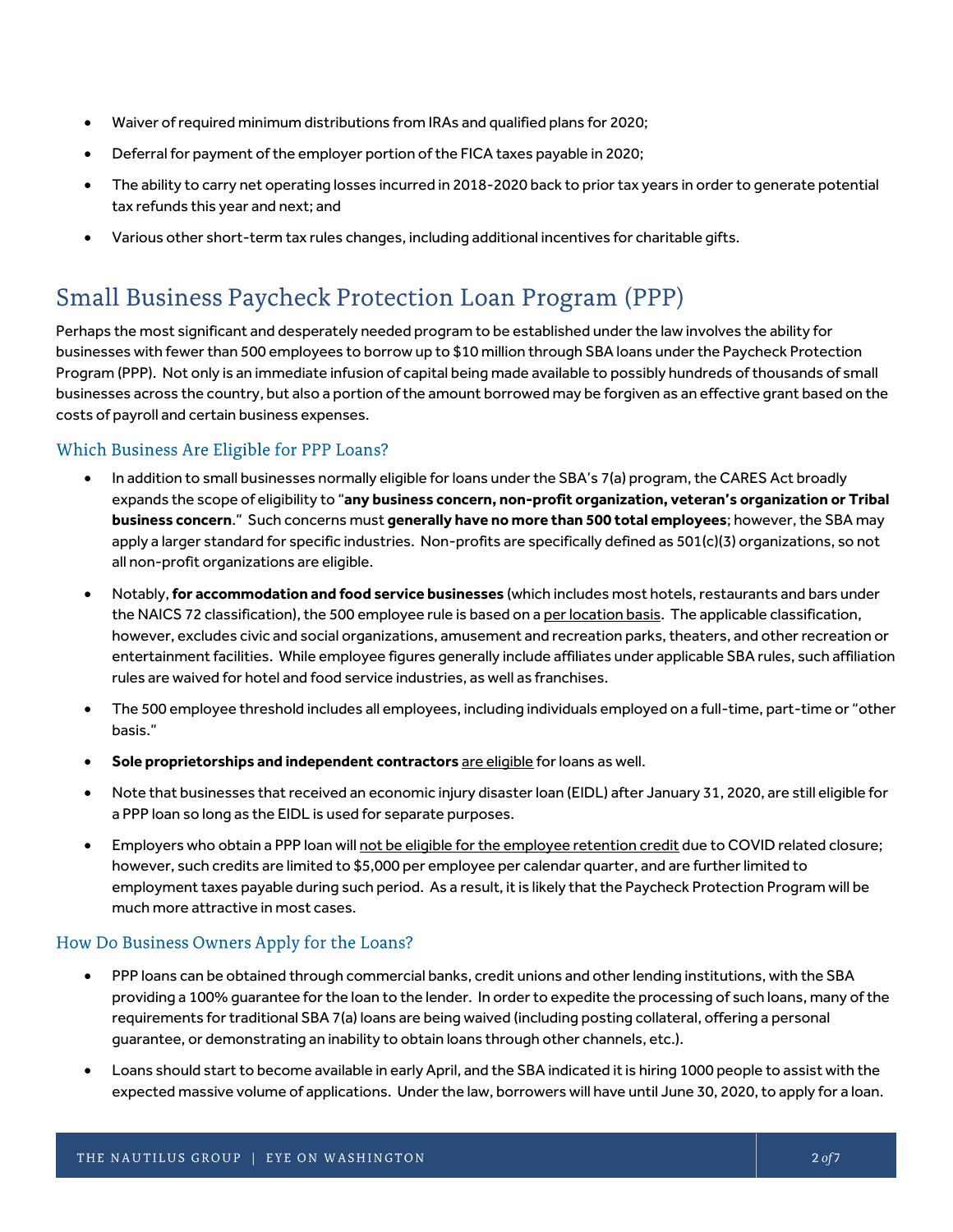- For independent contractors, sole proprietors, and self-employed individuals, lenders are being instructed to verify eligibility through certain documents, including payroll tax filings, Forms 1099-MISC, and income and expenses from the sole proprietorship.
- Note that recently obtained SBA loans (after January 31, 2020) but prior to the enactment of the CARES Act, may be refinanced as a covered loan under PPP loan program.

#### How Much Can Be Obtained Through a PPP Loan?

- The **maximum amount that can be borrowed** is 2.5 times the borrower's average monthly payroll costs, **up to a maximum of \$10 million**. Average monthly payroll costs are based on an employer's total 1-year payroll costs (as described below) prior to the date the loan is made.
	- o *Example: A business applies for an SBA PPP loan on May 1, 2020. For the period of May 1, 2019, until April 30, 2020, the total payroll costs of the business were \$2 million, for an average monthly cost of \$166,667. The maximum loan available would therefore be \$416,667.*
- For "seasonal employers" (to be determined by the SBA), the average monthly payroll is based on the 12-week period beginning on February 15, 2019 (or at the election of the borrower, the average based on March 1 to June 30, 2019).
- For new employers who may not have been in business prior to June 30, 2019, the average monthly payroll cost may be determined based on the period from January 1, 2020, through February 29, 2020.

#### What Are the Loan Repayment and Forgiveness Terms?

- The basic terms of the loan require a maximum 4% interest rate and 10-year maximum duration. Loan repayment on interest and principal is deferred for a minimum period of 6 months, and up to 1 year. All loans made under this program are furthermore free of any pre-payment penalties that may otherwise apply.
- The primary and obviously most attractive feature of these small business loans is the ability to not only obtain desperately needed capital in a time when revenues may have dried up, but also to have some or all of the principal repayment obligation forgiven. The **amount that may be forgiven** is based on expenditures **incurred during the**  eight-week period beginning on the date of origination of the loan as to:
	- o Payroll costs;
	- o Interest payments on mortgages (incurred before February 15, 2020) on real or personal property of the business (not including any prepayments);
	- o Rent payments under a leasing agreement (in force before February 15, 2020); and
	- $\circ$  Utility payments of the business including electricity, gas, water, transportation, telephone or internet access for which service began prior to February 15, 2020.
- Note that the total amount forgiven cannot exceed the amount borrowed. More importantly, however, the amount of forgiveness is based on the extent employees are maintained on the payroll of the business. Since the purpose of the program is to enable businesses to continue paying employees where it is otherwise unprofitable or impossible to do so, the amount forgiven is reduced proportionally based on any work force reduction during the first 8 weeks after obtaining the loan.

To make such determination, the average monthly number of full time employees during the forgiveness period is compared to the average monthly full time employees of the business during the period of February 15, 2019, to June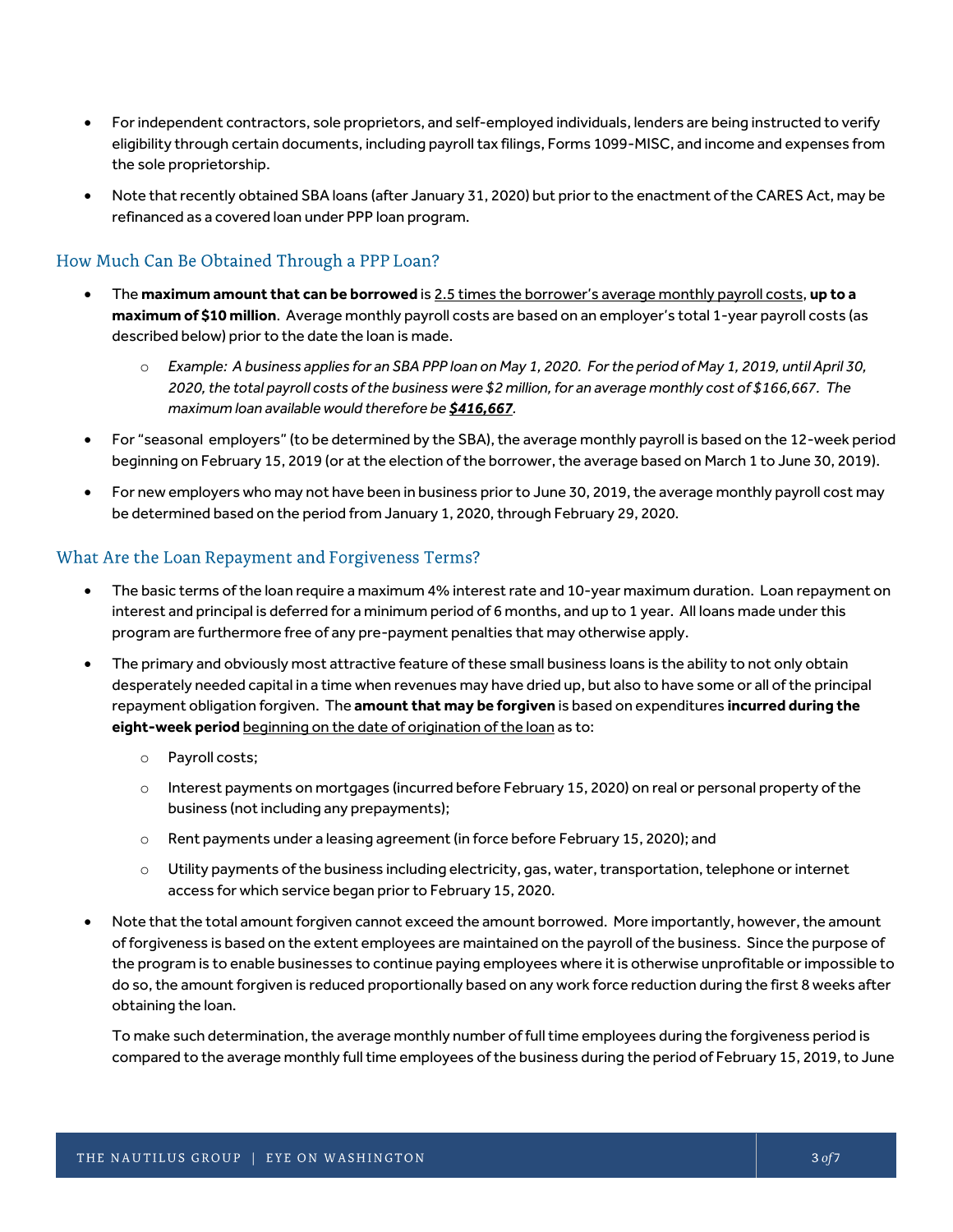30, 2019, or (alternately at the election of the lender), the average employees employed during January 1, 2020- February 29, 2020.

o *Example: Assume total forgivable loan based on eight weeks of qualifying costs is \$100,000, for loan beginning on May 1, 2020. Full time equivalent (FTE) employees as follows:*

| January 2020 | <b>February 2020</b> | Average<br><b>Monthly</b> | <b>May 2020</b> | June 2020     | Average<br><b>Monthly</b> |
|--------------|----------------------|---------------------------|-----------------|---------------|---------------------------|
| 24 FTE       | <b>20 FTE</b>        | <b>22 FTE</b>             | <b>18 FTE</b>   | <b>14 FTE</b> | <b>16 FTE</b>             |

- o *The average proportion of employees retained is 72.73%. Therefore, the total amount forgivable is reduced to \$72,730.*
- The amount of loan forgiveness may also be reduced if the **salary or wages of employees** earning less than \$100,000 annually **is reduced by more than 25%** during the eight-week period after the loan is obtained. The amount of forgiveness reduction is based on the amount of total wage reduction in excess of such 25% level, as determined by reference to the most recent quarter of earnings prior to the loan.
- While many employees may have already been furloughed or laid off as result of the forced closure of the business, the principal forgiveness reduction will not apply to businesses that re-hire such workers by June 30<sup>th</sup>. Any reduction in employment or pay occurring between February 15, 2020, and April 26, 2020 (30 days post enactment of the CARES Act), will not be included in any assessment of the forgivable principal amount if corrected.
	- o *Example: A restaurant employing 25 individuals lays off the entire workforce as a result of the shutdown on April 1 st. A PPP loan is obtained on May 1st. Assuming the entire workforce is rehired (or returns to a total of 25 employees) by June 30th, the average monthly full time employees in May and June will not otherwise trigger a reduction in the forgivable amount of loan principal.*
- Note that borrowers must request forgiveness from their lender by submitting documentation verifying the number of full-time equivalent employees, as well as their payroll costs, mortgage payments, rent payments and utilities payments.

#### What Items Are Included in "Payroll Costs?"

- Payroll costs are very broadly defined to include salary, wages, commissions, cash tips, as well as payments for leave (including vacation, parental, family, medical or sick leave), payments for group health care benefits (including insurance premiums), and payments for retirement benefits. Note that payroll costs do not include payments made to independent contractors hired by the business (as such individuals are expected to apply for their own loans).
- Payroll costs additionally **include income and net earnings from self-employment** of a sole proprietor or independent contractor.
- In all events, the maximum annual compensation of any employee or self-employed individual considered for purposes of forgivable loans is \$100,000 (equating to \$1,923 per week maximum, or \$15,384 total per employee for eight weeks). Additionally, compensation for these purposes is limited to employees with their principal place of residence inside the United States.
- Payroll costs furthermore exclude any costs for qualified sick and family leave for which a tax credit is allowed under the recent Families First Coronavirus Response Act.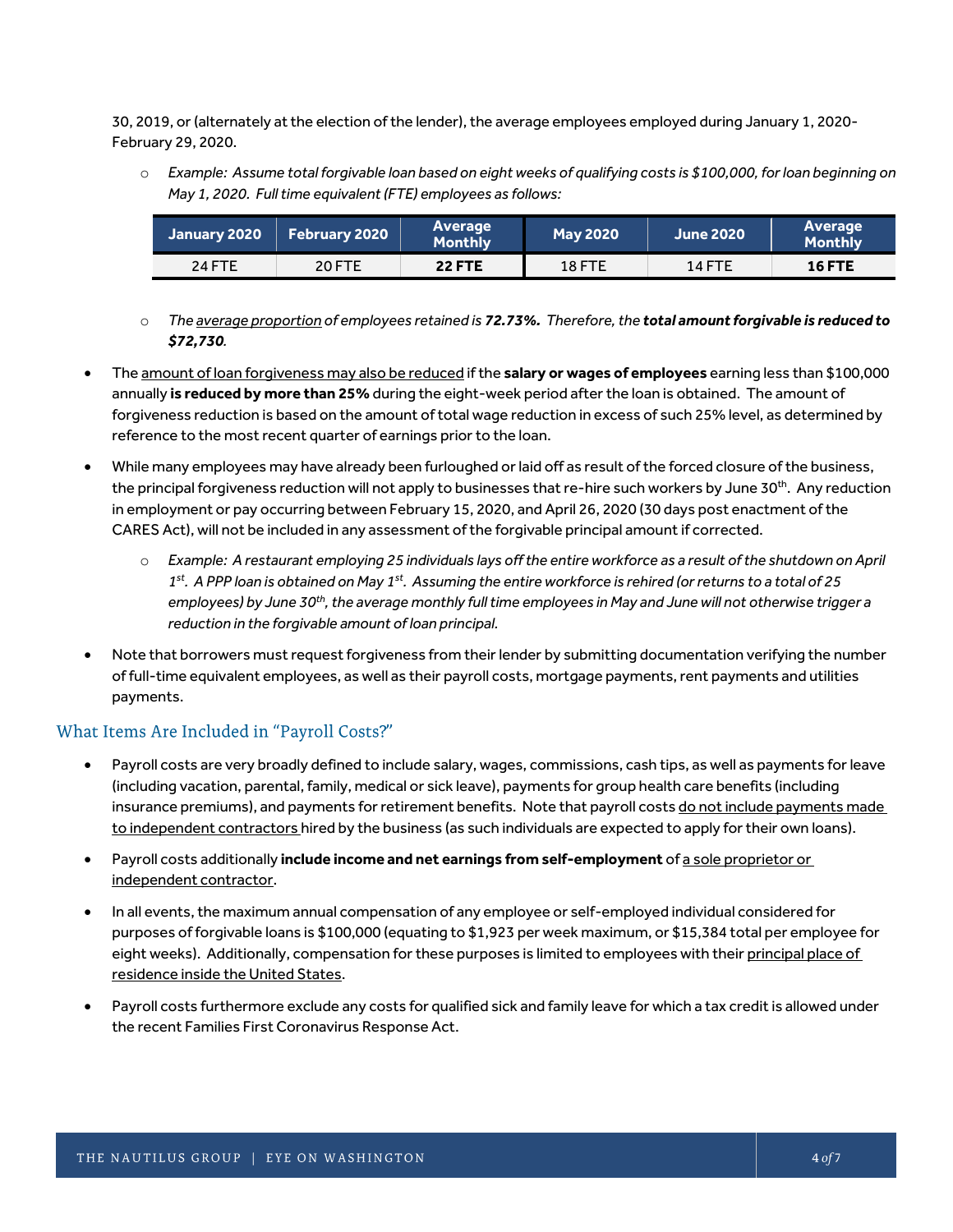#### What About Businesses That Don't Necessarily Need the Funds to Operate?

- The law is intended to assist companies that are in need of funds to keep employees on the payroll in light of the sudden economic shutdown. As such, borrowers are required to certify with their loan applications that:
	- $\circ$  The uncertainty of current economic conditions makes necessary the loan request to support ongoing operations;
	- $\circ$  Funds will be used to retain workers and maintain payroll or make mortgage payments, lease payments, and utility payments; and
	- o No duplicate loan applications are pending or duplicative amounts have been received.
- The lending institutions themselves are being delegated authority to verify the purposes and suitability of the loans. It is likely that additional guidance will be forthcoming from the SBA, but the immediate intention is to make loans available to largest swath of businesses possible. For the time being, it does not appear that immediate and specific financial distress must be demonstrated.
- While loans do not require personal guarantees, they are considered non-recourse to the business owner except to the extent that loan proceeds are used for a purpose not otherwise authorized.

#### Are Forgiven Amounts of Principal Taxable to the Business?

- While PPP loan principal that is forgiven is considered canceled indebtedness, the CARES Act specifically excludes such debt forgiveness from gross income for federal income tax purposes.
- While forgiven loans are therefore effectively tax-free grants to a business owner to help fund operations, it appears that a **deduction for business expenses funded via the loans should still be available** to offset taxable income as earned, a potentially significant tax benefit for businesses that maintain operations.

### Individual Income Tax Items

The economic rescue package contains significant individual income tax provisions aimed at providing direct cash payments to millions of Americans and the ability to access retirement plan balances on a preferential basis as well. The most significant of such items includes the 2020 individual recovery rebate – an "advanced tax credit" that will be direct deposited in many individual's accounts in the coming weeks or otherwise mailed as a check.

#### 2020 Individual Recovery Rebates

- Taxpayers with adjusted gross income (AGI) below certain thresholds are eligible for payments of \$1,200 per individual (\$2,400 for a married couple), plus an additional \$500 for any dependents under the age of 17. Eligible recipients must be U.S. citizens or U.S. resident aliens, may not be claimed as a dependent on another tax return, and must have a valid ID number (generally, a Social Security number). AGI thresholds are as follows:
	- o **\$75,000** individual;
	- o **\$112,500** head of household;
	- o **\$150,000** married filing jointly.
- The rebate is phased out by 5% of income above such thresholds, (complete phaseout above \$99,000 individual, and \$198,000 married), and the phaseouts apply to rebates for children as well.
	- o *Example: Married couple with 2 children and combined AGI of \$180,000. Total rebate amount is \$2,400 (couple), plus \$1,000 for the children, or \$3,400. AGI exceeds threshold by \$30,000. 5% of \$30,000 is \$1,500 reduction in rebate to \$1,900.*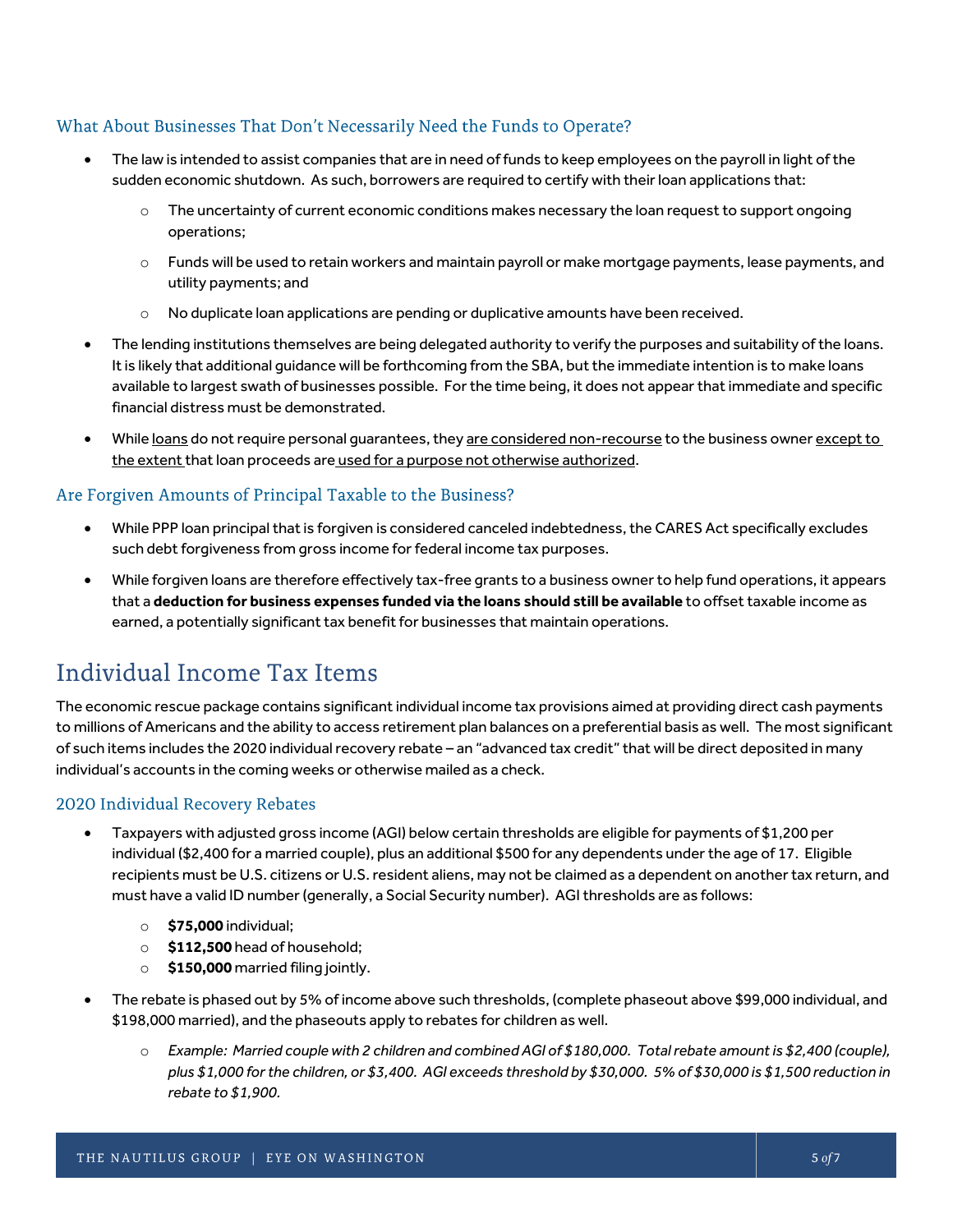- The determination of AGI is by reference to the taxpayer's 2019 tax return (if filed), otherwise the 2018 tax return. Notably, the rebate is being treated as an "advanced tax credit" reported on the 2020 tax return.
	- $\circ$  For taxpayers who will not be eligible based on ultimately reported 2020 taxable income, but who are eligible for and receive the credit based on 2019 or 2018 income, it is not considered likely at this point that any portion of the tax credit will need to be refunded, or will otherwise increase the taxpayer's tax liability when 2020 taxes are computed.
	- o For taxpayers who are not eligible based on 2019 or 2018 income, but are eligible based on 2020 income, it is anticipated that such credit should be available to reduce the taxpayer's tax liability when the 2020 return is filed.
	- o Taxpayers who are not eligible for the rebate based on 2019 income and have not yet filed their return, but would be eligible based on 2018 income, may consider waiting to file their 2019 return (with current due date extended to July 15, 2020).
- Note as well that the credit is considered "refundable," meaning that a taxpayer does not need taxable income in order to be eligible. As a result, retirees who receive only Social Security and/ortax-free income will be eligible for such payments.

#### Preferential Access to IRAs and Qualified Retirement Plans

- Individuals who have been adversely impacted by COVID-19 have the ability (during 2020) to take a penalty-free distribution of up to \$100,000 from qualified defined contribution retirement plans and IRAs. A 10% penalty normally applies to distributions from such plans for participants who are under age 59½. Of course, for those who continue to be employed, in-service distributions from employer sponsored plans may not be permitted under the plan document. In such instances, a plan loan under expanded terms (as discussed below) may be considered in the alternative.
- To be considered a "coronavirus-related distribution," the participant or account owner must:
	- o Be diagnosed with SARS-CoV-2 or COVID-19;
	- o Have a spouse or dependent diagnosed with such virus; or
	- $\circ$  Experience adverse financial consequences as a result of quarantine, furlough, being laid off, a reduction in work hours, or an inability to work due to lack of child care, business closing or reduced hours.
- Such **distribution may be included in income over a three-year period**. Conversely, the distribution may be recontributed over a three-year period, in which case it is treated as an eligible rollover contribution.
	- $\circ$  As a result, an individual may elect to pay income taxes on the distribution over the next three years, or repay over the same period as essentially an interest-free loan.
	- $\circ$  Tax withholding obligations on such distributions will not apply to plan administrators.
	- o While it appears possible to effect complete repayment in the third year, it is unclear what the impact of income recognition ratably over the prior two years would be. Additional guidance on this and several other questions will likely be required.
- Lastly, the CARES Act includes a provision permitting participants of qualified plans who have likewise been impacted by COVID-19 (as described above) to take **up to \$100,000 in loans** (or up to 100% of the fully vested balance) from such plans, for a period of up to 180 days from March 27, 2020, the date of enactment. This is an increase from the normal loan limit of \$50,000 or half of the vested account balance.